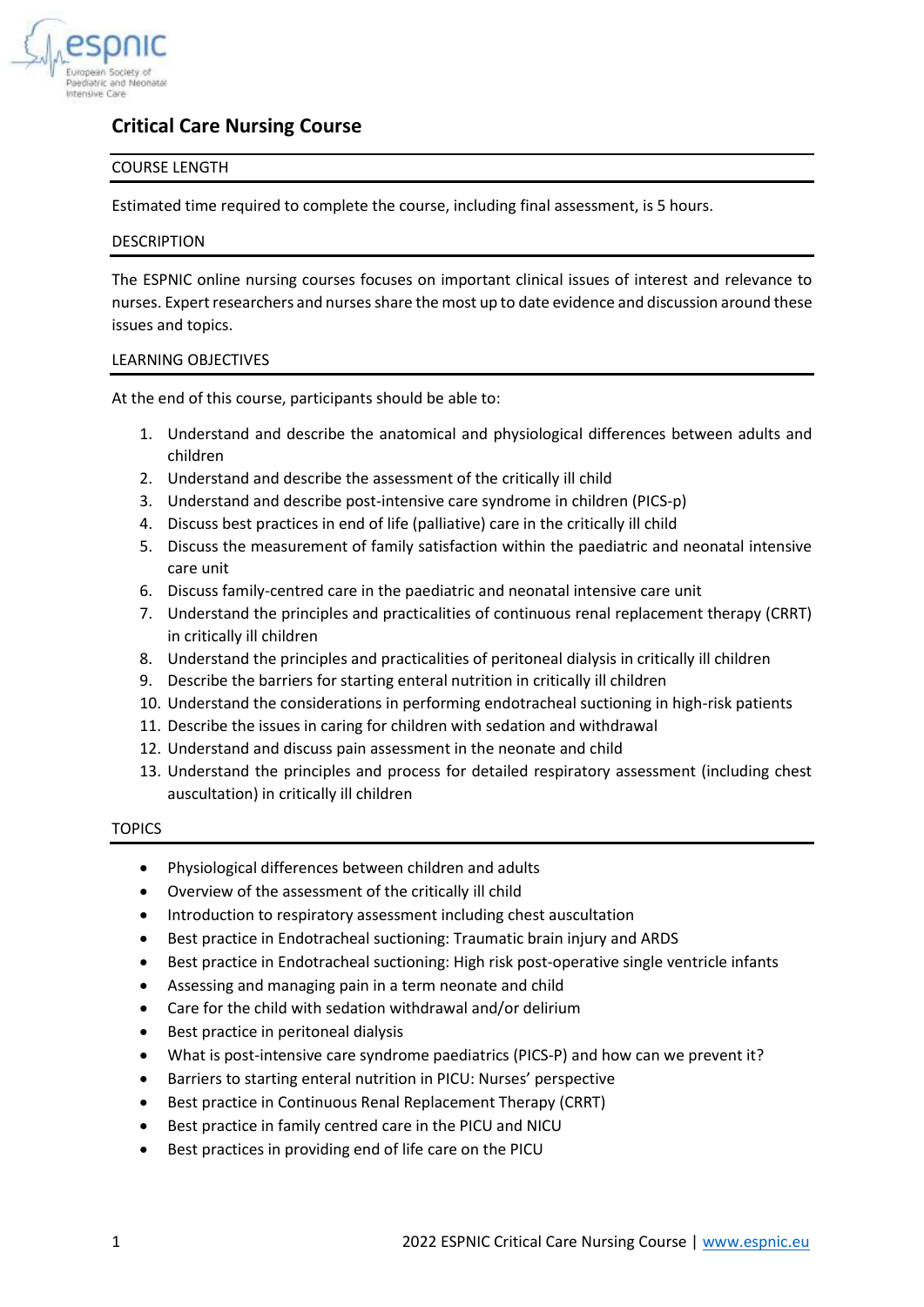

## FORMAT

This course is composed of 3 elements:

- 1. Video lectures with accompanying PDF of the presentation slides
- 2. Final assessment with multiple-choice questions about the lecture content
- 3. Post-course evaluation survey

The course materials are hosted on the Didacticaweb platform. After registering for the course, you will receive credentials to access the course on the platform. Access to the course will be limited to the course period, which runs from 18 April 2022 to 18 July 2022. After 18 July 2022, the course will be closed and it will no longer be possible to access the course materials or take the final assessment.

## ASSESSMENT DETAILS

The course concludes with a multiple-choice final assessment. Participants have 3 attempts to take the final assessment. The highest score will be recorded as the final score for the course. A final score of 75% is required to pass the final assessment.

## COMPLETION REQUIREMENTS

To successfully complete the course and receive a certificate of completion, participants must watch all lectures, receive a minimum score of 75% on the final assessment, and complete the course evaluation survey within the course opening period (18 April – 18 July 2022). Participants who attempt the final assessment but do not pass will be eligible for a certificate of participation.

## IMPORTANT DATES

| <b>Registration Closes</b>              | 18 June 2022 at 23.59 CEST |
|-----------------------------------------|----------------------------|
| Final Date to Complete Final Assessment | 18 July 2022 at 23.59 CEST |
| Course Certificates Issued              | Week of 25 July 2022       |

## PRICES

| <b>ESPNIC Members</b>             | <b>EUR 50</b>  |
|-----------------------------------|----------------|
| Non-ESPNIC Members                | <b>EUR 120</b> |
| Unit Price (max. 10 participants) | <b>EUR 500</b> |

## TESTIMONIAL

"I enjoyed following the ESPNIC Nursing course. It was modular and I was able to follow it at my own pace in the time span provided. It served to reinforce the knowledge that I already had and reassure me that my practices were correct and also to learn and consider new concepts and techniques that will continue to improve my practice and that of my unit." – Participant of course in 2021

## CONTACT US

For questions about this course, please email us at [education@espnic.eu.](mailto:education@espnic.eu)

## REGISTER

[Register for the course here.](https://www.espnic.online/index.php/courses/nursing-course)